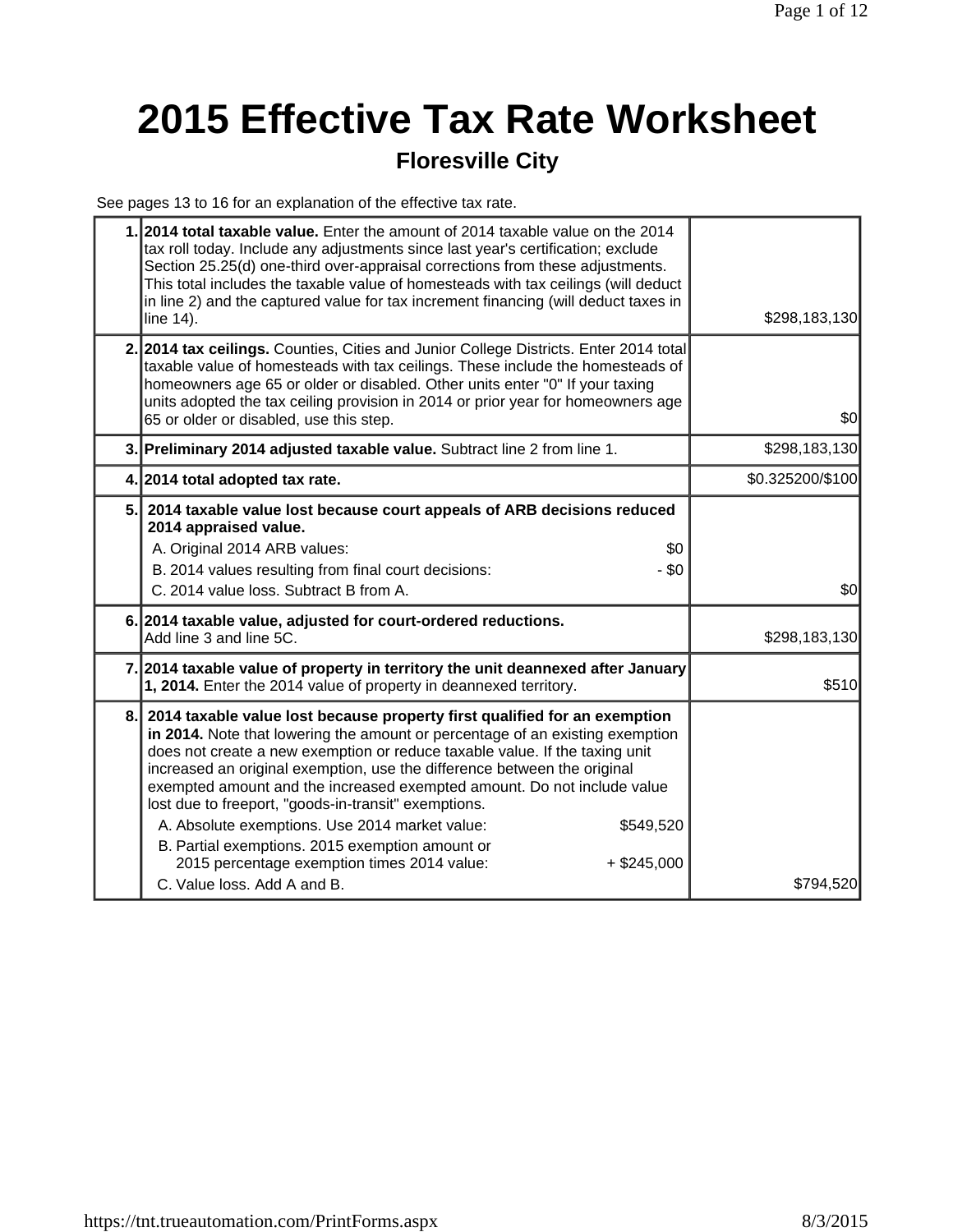# **2015 Effective Tax Rate Worksheet (continued) Floresville City**

| 9. 2014 taxable value lost because property first qualified for agricultural<br>appraisal (1-d or 1-d-1), timber appraisal, recreational/scenic appraisal or<br>public access airport special appraisal in 2015. Use only those properties<br>that first qualified in 2015; do not use properties that qualified in 2014.                                                                                                                             |               |
|-------------------------------------------------------------------------------------------------------------------------------------------------------------------------------------------------------------------------------------------------------------------------------------------------------------------------------------------------------------------------------------------------------------------------------------------------------|---------------|
| A. 2014 market value:<br>\$0                                                                                                                                                                                                                                                                                                                                                                                                                          |               |
| $-$ \$0<br>B. 2015 productivity or special appraised value:<br>C. Value loss. Subtract B from A.                                                                                                                                                                                                                                                                                                                                                      | \$0           |
| 10. Total adjustments for lost value. Add lines 7, 8C and 9C.                                                                                                                                                                                                                                                                                                                                                                                         | \$795,030     |
| 11. 2014 adjusted taxable value. Subtract line 10 from line 6.                                                                                                                                                                                                                                                                                                                                                                                        | \$297,388,100 |
| 12. Adjusted 2014 taxes. Multiply line 4 by line 11 and divide by \$100.                                                                                                                                                                                                                                                                                                                                                                              | \$967,106     |
| 13. Taxes refunded for years preceding tax year 2014. Enter the amount of taxes<br>refunded during the last budget year for tax years preceding tax year 2014.<br>Types of refunds include court decisions, Section 25.25(b) and (c) corrections<br>and Section 31.11 payment errors. Do not include refunds for tax year 2014.<br>This line applies only to tax years preceding tax year 2014.                                                       | \$1,066       |
| 14. Taxes in tax increment financing (TIF) for tax year 2014. Enter the amount of<br>taxes paid into the tax increment fund for a reinvestment zone as agreed by the<br>taxing unit. If the unit has no 2015 captured appraised value in Line 16D, enter<br>"0."                                                                                                                                                                                      | \$34,242      |
| 15. Adjusted 2014 taxes with refunds. Add lines 12 and 13, subtract line 14.                                                                                                                                                                                                                                                                                                                                                                          | \$933,930     |
| 16. Total 2015 taxable value on the 2015 certified appraisal roll today. This<br>value includes only certified values and includes the total taxable value of<br>homesteads with tax ceilings (will deduct in line 18). These homesteads<br>includes homeowners age 65 or older or disabled.<br>A. Certified values only:<br>\$316,989,117<br>B. Counties: Include railroad rolling stock values<br>certified by the Comptroller's office:<br>$+$ \$0 |               |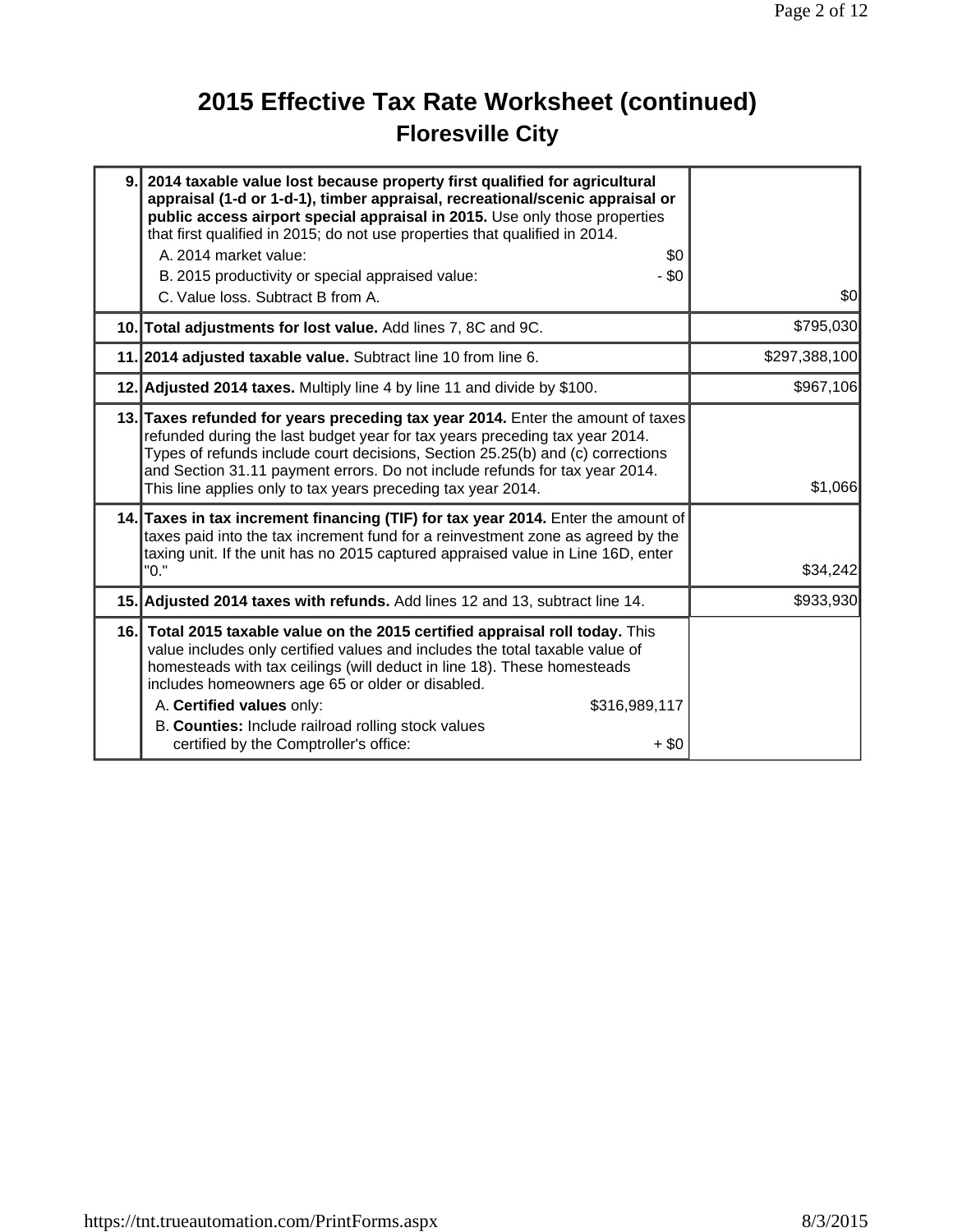# **2015 Effective Tax Rate Worksheet (continued) Floresville City**

| 16.<br>(cont.) | C. Pollution control exemption: Deduct the value<br>of property exempted for the current tax year for<br>the first time as pollution control property (use this<br>line based on attorney's advice):<br>D. Tax increment financing: Deduct the 2015<br>captured appraised value of property taxable by a<br>taxing unit in a tax increment financing zone for                                                                                                                                                                                                                                                                                                                                                                                                                                                                                                                                                                                                                                                                                                                                                                                                                                          | $-$ \$0          |               |
|----------------|--------------------------------------------------------------------------------------------------------------------------------------------------------------------------------------------------------------------------------------------------------------------------------------------------------------------------------------------------------------------------------------------------------------------------------------------------------------------------------------------------------------------------------------------------------------------------------------------------------------------------------------------------------------------------------------------------------------------------------------------------------------------------------------------------------------------------------------------------------------------------------------------------------------------------------------------------------------------------------------------------------------------------------------------------------------------------------------------------------------------------------------------------------------------------------------------------------|------------------|---------------|
|                | which the 2015 taxes will be deposited into the tax<br>increment fund. Do not include any new property<br>value that will be included in line 21 below.<br>E. Total 2015 value. Add A and B, then subtract C<br>and D.                                                                                                                                                                                                                                                                                                                                                                                                                                                                                                                                                                                                                                                                                                                                                                                                                                                                                                                                                                                 | $-$ \$15,826,264 | \$301,162,853 |
| 17.            | Total value of properties under protest or not included on certified<br>appraisal roll.<br>A. 2015 taxable value of properties under protest.<br>The chief appraiser certifies a list of properties still<br>under ARB protest. The list shows the district's<br>value and the taxpayer's claimed value, if any or<br>an estimate of the value if the taxpayer wins. For<br>each of the properties under protest, use the<br>lowest of these values. Enter the total value.<br>B. 2015 value of properties not under protest or<br>included on certified appraisal roll. The chief<br>appraiser gives taxing units a list of those taxable<br>properties that the chief appraiser knows about but<br>are not included at appraisal roll certification.<br>These properties also are not on the list of<br>properties that are still under protest. On this list of<br>properties, the chief appraiser includes the market<br>value, appraised value and exemptions for the<br>preceding year and a reasonable estimate of the<br>market value, appraised value and exemptions for<br>the current year. Use the lower market, appraised<br>or taxable value (as appropriate). Enter the total<br>value. | \$0<br>$+$ \$0   |               |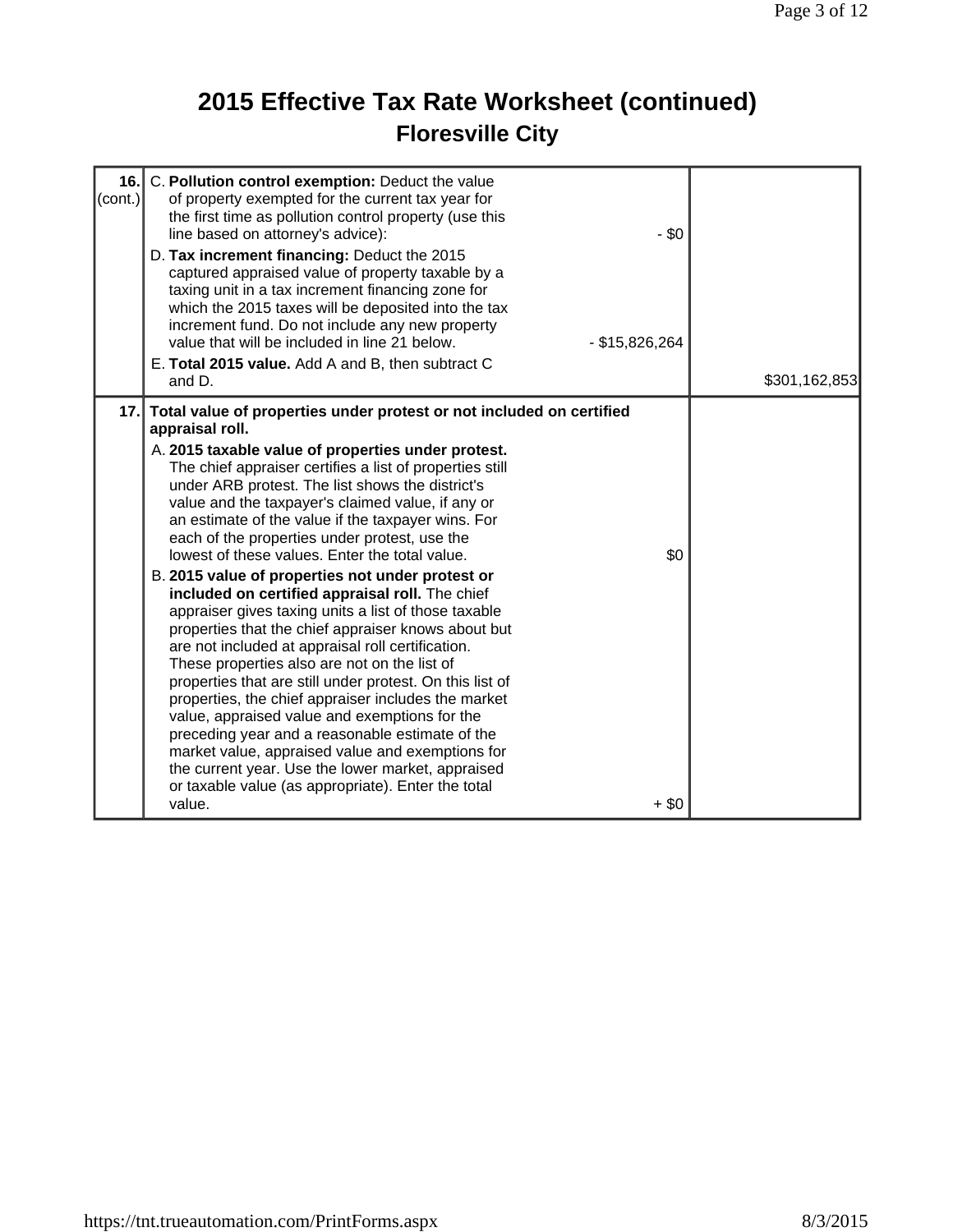## **2015 Effective Tax Rate Worksheet (continued) Floresville City**

| 17.<br>(cont.) | C. Total value under protest or not certified. Add<br>A and B.                                                                                                                                                                                                                                                                                                                                                                                                                                                                                                                                                                                                                                                                                                                                                                                                                                                                               | \$0            |
|----------------|----------------------------------------------------------------------------------------------------------------------------------------------------------------------------------------------------------------------------------------------------------------------------------------------------------------------------------------------------------------------------------------------------------------------------------------------------------------------------------------------------------------------------------------------------------------------------------------------------------------------------------------------------------------------------------------------------------------------------------------------------------------------------------------------------------------------------------------------------------------------------------------------------------------------------------------------|----------------|
|                | 18. 2015 tax ceilings. Counties, cities and junior colleges enter 2015 total taxable<br>value of homesteads with tax ceilings. These include the homesteads of<br>homeowners age 65 or older or disabled. Other units enter "0." If your taxing<br>units adopted the tax ceiling provision in 2014 or prior year for homeowners<br>age 65 or older or disabled, use this step.                                                                                                                                                                                                                                                                                                                                                                                                                                                                                                                                                               | \$0            |
|                | 19. 2015 total taxable value. Add lines 16E and 17C. Subtract line 18.                                                                                                                                                                                                                                                                                                                                                                                                                                                                                                                                                                                                                                                                                                                                                                                                                                                                       | \$301,162,853  |
|                | 20. Total 2015 taxable value of properties in territory annexed after January 1,<br>2008. Include both real and personal property. Enter the 2015 value of property<br>in territory annexed.                                                                                                                                                                                                                                                                                                                                                                                                                                                                                                                                                                                                                                                                                                                                                 | \$0            |
|                | 21. Total 2015 taxable value of new improvements and new personal property<br>located in new improvements. "New" means the item was not on the<br>appraisal roll in 2014. An improvement is a building, structure, fixture or fence<br>erected on or affixed to land. A transportable structure erected on its owner's<br>land is also included unless it is held for sale or is there only temporarily. New<br>additions to existing improvements may be included if the appraised value can<br>be determined. New personal property in a new improvement must have been<br>brought into the unit after January 1, 2014 and be located in a new<br>improvement. New improvements do include property on which a tax<br>abatement agreement has expired for 2015. New improvements do not include<br>mineral interests produced for the first time, omitted property that is back<br>assessed and increased appraisals on existing property. | \$5,777,311    |
|                | 22. Total adjustments to the 2015 taxable value. Add lines 20 and 21.                                                                                                                                                                                                                                                                                                                                                                                                                                                                                                                                                                                                                                                                                                                                                                                                                                                                        | \$5,777,311    |
|                | 23. 2015 adjusted taxable value. Subtract line 22 from line 19.                                                                                                                                                                                                                                                                                                                                                                                                                                                                                                                                                                                                                                                                                                                                                                                                                                                                              | \$295,385,542  |
|                | 24. 2015 effective tax rate. Divide line 15 by line 23 and multiply by \$100.                                                                                                                                                                                                                                                                                                                                                                                                                                                                                                                                                                                                                                                                                                                                                                                                                                                                | \$0.3161/\$100 |
|                | 25. COUNTIES ONLY. Add together the effective tax rates for each type of tax the<br>county levies. The total is the 2015 county effective tax rate.                                                                                                                                                                                                                                                                                                                                                                                                                                                                                                                                                                                                                                                                                                                                                                                          | $$$ /\$100     |

A county, city or hospital district that adopted the additional sales tax in November 2014 or in May 2015 must adjust its effective tax rate. *The Additional Sales Tax Rate Worksheet* on page 39 sets out this adjustment. Do not forget to complete the *Additional Sales Tax Rate Worksheet* if the taxing unit adopted the additional sales tax on these dates.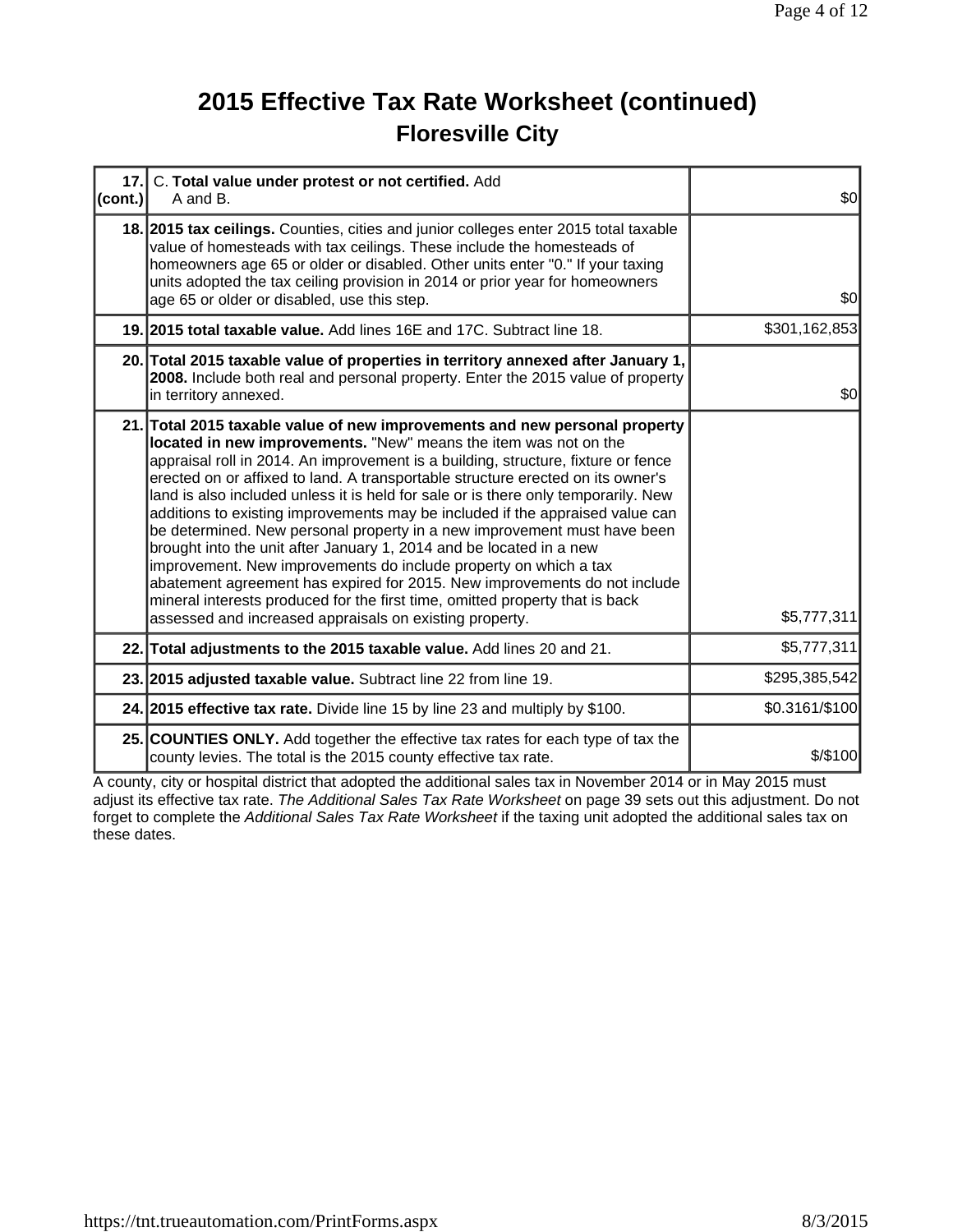# **2015 Rollback Tax Rate Worksheet**

#### **Floresville City**

See pages 17 to 21 for an explanation of the rollback tax rate.

|      | 26. 2014 maintenance and operations (M&O) tax rate.                                                                                                                                                                                                                                                                                                                                                                                                                                                                                                                                                                                                                                                                           |                      | \$0.163100/\$100 |
|------|-------------------------------------------------------------------------------------------------------------------------------------------------------------------------------------------------------------------------------------------------------------------------------------------------------------------------------------------------------------------------------------------------------------------------------------------------------------------------------------------------------------------------------------------------------------------------------------------------------------------------------------------------------------------------------------------------------------------------------|----------------------|------------------|
|      | 27. 2014 adjusted taxable value. Enter the amount from line 11.                                                                                                                                                                                                                                                                                                                                                                                                                                                                                                                                                                                                                                                               |                      | \$297,388,100    |
| 28.1 | 2014 M&O taxes.<br>A. Multiply line 26 by line 27 and divide by \$100.<br>B. Cities, counties and hospital districts with<br>additional sales tax: Amount of additional sales<br>tax collected and spent on M&O expenses in<br>2014. Enter amount from full year's sales tax<br>revenue spent for M&O in 2014 fiscal year, if any.<br>Other units, enter "0." Counties exclude any<br>amount that was spent for economic development<br>grants from the amount of sales tax spent.<br>C. Counties: Enter the amount for the state criminal<br>justice mandate. If second or later year, the                                                                                                                                   | \$485,039<br>$+$ \$0 |                  |
|      | amount is for increased cost above last year's<br>amount. Other units, enter "0."<br>D. Transferring function: If discontinuing all of a<br>department, function or activity and transferring it<br>to another unit by written contract, enter the<br>amount spent by the unit discontinuing the<br>function in the 12 months preceding the month of<br>this calculation. If the unit did not operate this<br>function for this 12-month period, use the amount<br>spent in the last full fiscal year in which the unit<br>operated the function. The unit discontinuing the<br>function will subtract this amount in H below. The<br>unit receiving the function will add this amount in<br>H below. Other units, enter "0." | $+$ \$0<br>$+/-$ \$0 |                  |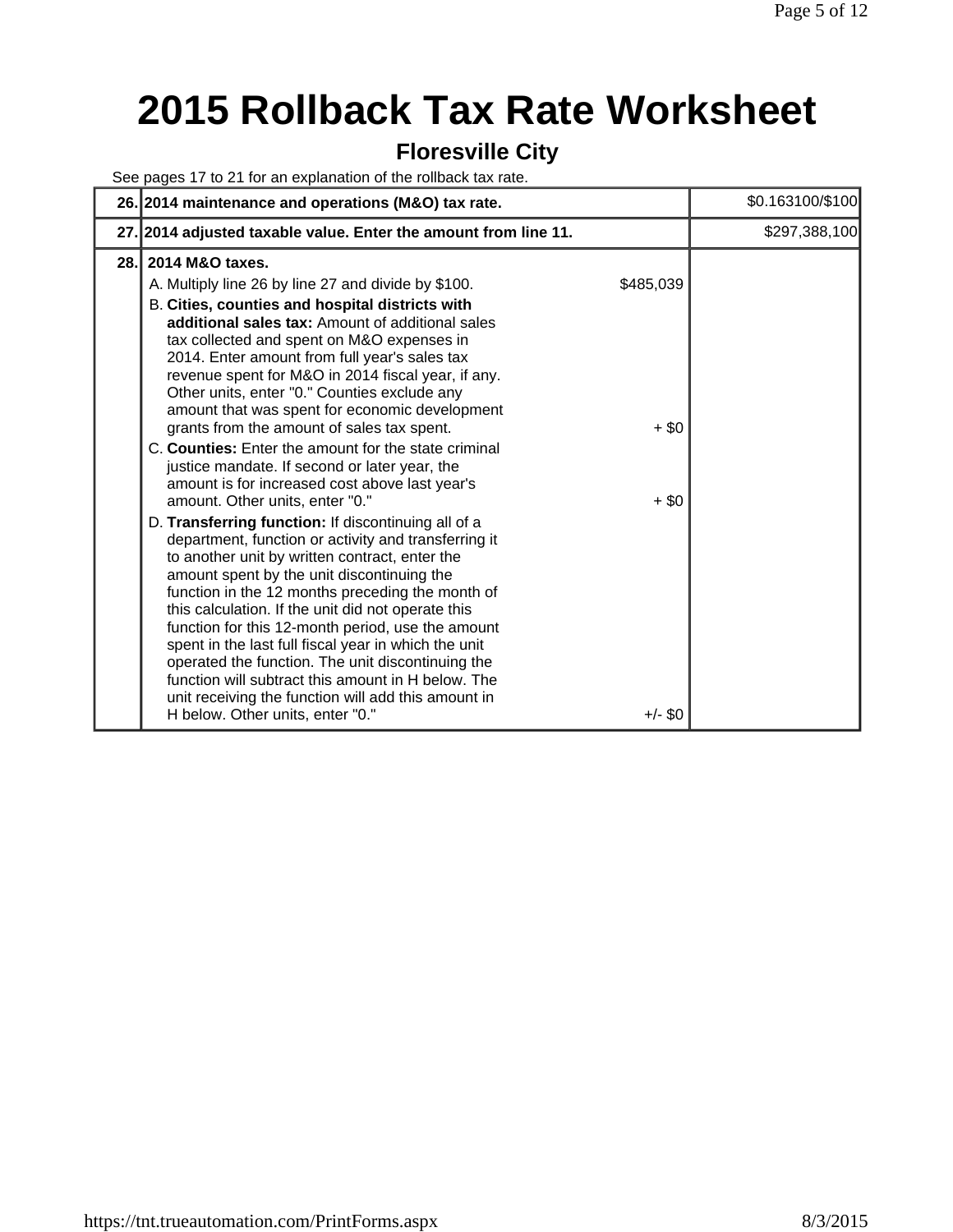# **2015 Rollback Tax Rate Worksheet (continued) Floresville City**

| 28.<br>(cont.) | E. Taxes refunded for years preceding tax year<br>2014: Enter the amount of M&O taxes refunded<br>during the last budget year for tax years<br>preceding tax year 2014. Types of refunds<br>include court decisions, Section 25.25(b) and (c)<br>corrections and Section 31.11 payment errors. Do<br>not include refunds for tax year 2014. This line<br>applies only to tax years preceding tax year 2014.<br>$+$ \$852<br>F. Enhanced indigent health care expenditures:<br>Enter the increased amount for the current year's<br>enhanced indigent health care expenditures<br>above the preceding tax year's enhanced indigent<br>health care expenditures, less any state<br>assistance.<br>$+$ \$0<br>G. Taxes in tax increment financing (TIF): Enter<br>the amount of taxes paid into the tax increment<br>fund for a reinvestment zone as agreed by the<br>taxing unit. If the unit has no 2015 captured<br>appraised value in Line 16D, enter "0."<br>$-$ \$34,242<br>H. Adjusted M&O Taxes. Add A, B, C, E and F. For |                |
|----------------|---------------------------------------------------------------------------------------------------------------------------------------------------------------------------------------------------------------------------------------------------------------------------------------------------------------------------------------------------------------------------------------------------------------------------------------------------------------------------------------------------------------------------------------------------------------------------------------------------------------------------------------------------------------------------------------------------------------------------------------------------------------------------------------------------------------------------------------------------------------------------------------------------------------------------------------------------------------------------------------------------------------------------------|----------------|
|                | unit with D, subtract if discontinuing function and<br>add if receiving function. Subtract G.                                                                                                                                                                                                                                                                                                                                                                                                                                                                                                                                                                                                                                                                                                                                                                                                                                                                                                                                   | \$451,649      |
|                | 29. 2015 adjusted taxable value.<br>Enter line 23 from the Effective Tax Rate Worksheet.                                                                                                                                                                                                                                                                                                                                                                                                                                                                                                                                                                                                                                                                                                                                                                                                                                                                                                                                        | \$295,385,542  |
|                | 30. 2015 effective maintenance and operations rate.<br>Divide line 28H by line 29 and multiply by \$100.                                                                                                                                                                                                                                                                                                                                                                                                                                                                                                                                                                                                                                                                                                                                                                                                                                                                                                                        | \$0.1529/\$100 |
|                | 31. 2015 rollback maintenance and operation rate.<br>Multiply line 30 by 1.08. (See lines 49 to 52 for additional rate for pollution<br>control expenses.                                                                                                                                                                                                                                                                                                                                                                                                                                                                                                                                                                                                                                                                                                                                                                                                                                                                       | \$0.1651/\$100 |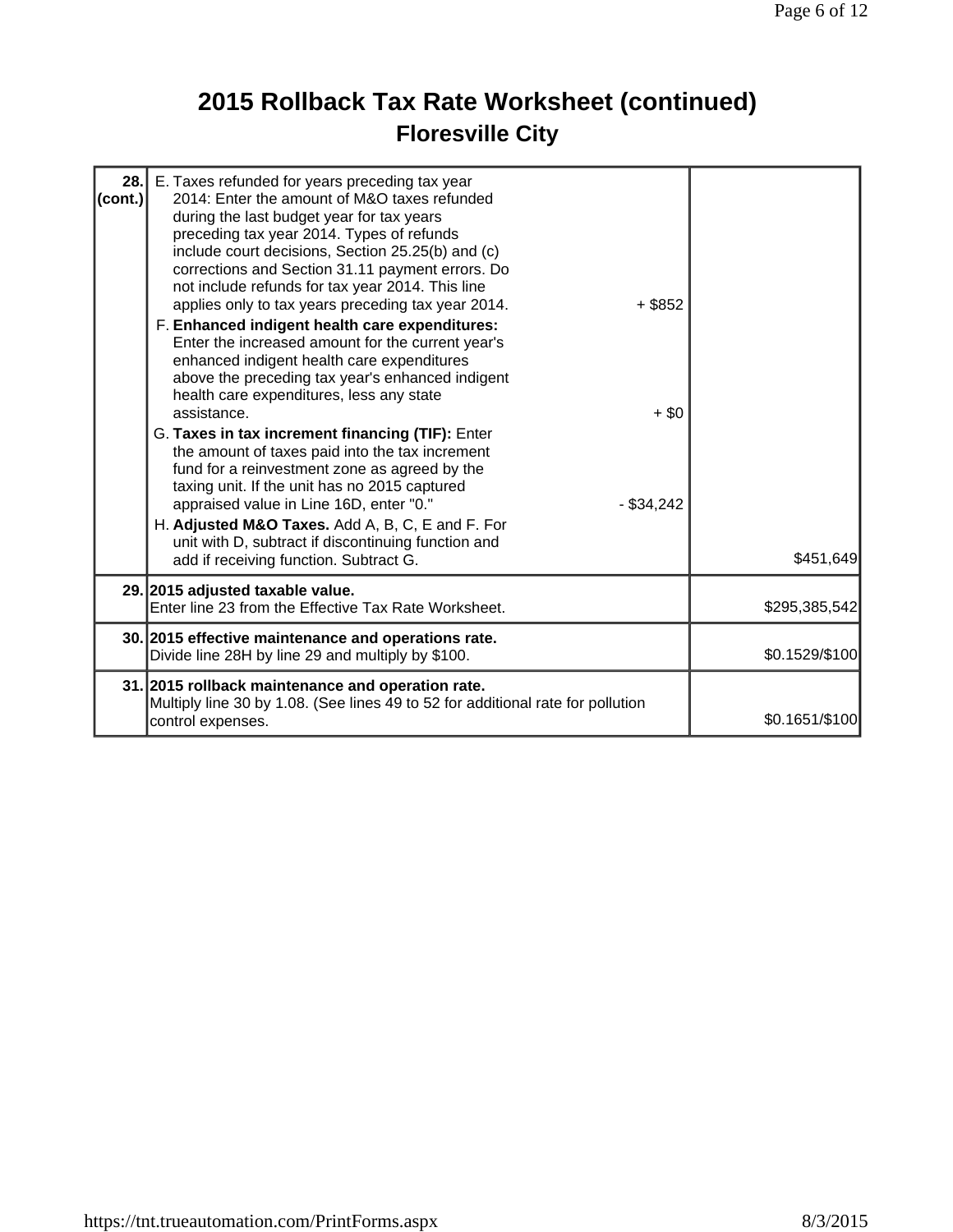## **2015 Rollback Tax Rate Worksheet (continued) Floresville City**

| 32. | Total 2015 debt to be paid with property taxes and additional sales tax<br>revenue.<br>"Debt" means the interest and principal that will be paid on debts that:<br>(1) are paid by property taxes,<br>(2) are secured by property taxes,<br>(3) are scheduled for payment over a period longer than one year and<br>(4) are not classified in the unit's budget as M&O expenses.<br>A: Debt also includes contractual payments to other<br>taxing units that have incurred debts on behalf of<br>this taxing unit, if those debts meet the four<br>conditions above. Include only amounts that will be<br>paid from property tax revenue. Do not include<br>appraisal district budget payments. List the debt in<br>Schedule B: Debt Service.<br>\$281,304<br>B: Subtract unencumbered fund amount used to<br>reduce total debt.<br>$-50$<br>C: Subtract amount paid from other resources.<br>-\$0<br>D: Adjusted debt. Subtract B and C from A. | \$281,304      |
|-----|--------------------------------------------------------------------------------------------------------------------------------------------------------------------------------------------------------------------------------------------------------------------------------------------------------------------------------------------------------------------------------------------------------------------------------------------------------------------------------------------------------------------------------------------------------------------------------------------------------------------------------------------------------------------------------------------------------------------------------------------------------------------------------------------------------------------------------------------------------------------------------------------------------------------------------------------------|----------------|
|     | 33. Certified 2014 excess debt collections. Enter the amount certified by the<br>collector.                                                                                                                                                                                                                                                                                                                                                                                                                                                                                                                                                                                                                                                                                                                                                                                                                                                      | \$0            |
|     | 34. Adjusted 2015 debt. Subtract line 33 from line 32.                                                                                                                                                                                                                                                                                                                                                                                                                                                                                                                                                                                                                                                                                                                                                                                                                                                                                           | \$281,304      |
|     | 35. Certified 2015 anticipated collection rate. Enter the rate certified by the<br>collector. If the rate is 100 percent or greater, enter 100 percent.                                                                                                                                                                                                                                                                                                                                                                                                                                                                                                                                                                                                                                                                                                                                                                                          | 95.000000%     |
|     | 36. 2015 debt adjusted for collections. Divide line 34 by line 35.                                                                                                                                                                                                                                                                                                                                                                                                                                                                                                                                                                                                                                                                                                                                                                                                                                                                               | \$296,109      |
|     | 37. 2015 total taxable value. Enter the amount on line 19.                                                                                                                                                                                                                                                                                                                                                                                                                                                                                                                                                                                                                                                                                                                                                                                                                                                                                       | \$301,162,853  |
|     | 38. 2015 debt tax rate. Divide line 36 by line 37 and multiply by \$100.                                                                                                                                                                                                                                                                                                                                                                                                                                                                                                                                                                                                                                                                                                                                                                                                                                                                         | \$0.0983/\$100 |
|     | 39. 2015 rollback tax rate. Add lines 31 and 38.                                                                                                                                                                                                                                                                                                                                                                                                                                                                                                                                                                                                                                                                                                                                                                                                                                                                                                 | \$0.2634/\$100 |
|     | 40. COUNTIES ONLY. Add together the rollback tax rates for each type of tax the<br>county levies. The total is the 2015 county rollback tax rate.                                                                                                                                                                                                                                                                                                                                                                                                                                                                                                                                                                                                                                                                                                                                                                                                | $$$ /\$100     |

A taxing unit that adopted the additional sales tax must complete the lines for the *Additional Sales Tax Rate*. A taxing unit seeking additional rollback protection for pollution control expenses completes the *Additional Rollback Protection for Pollution Control*.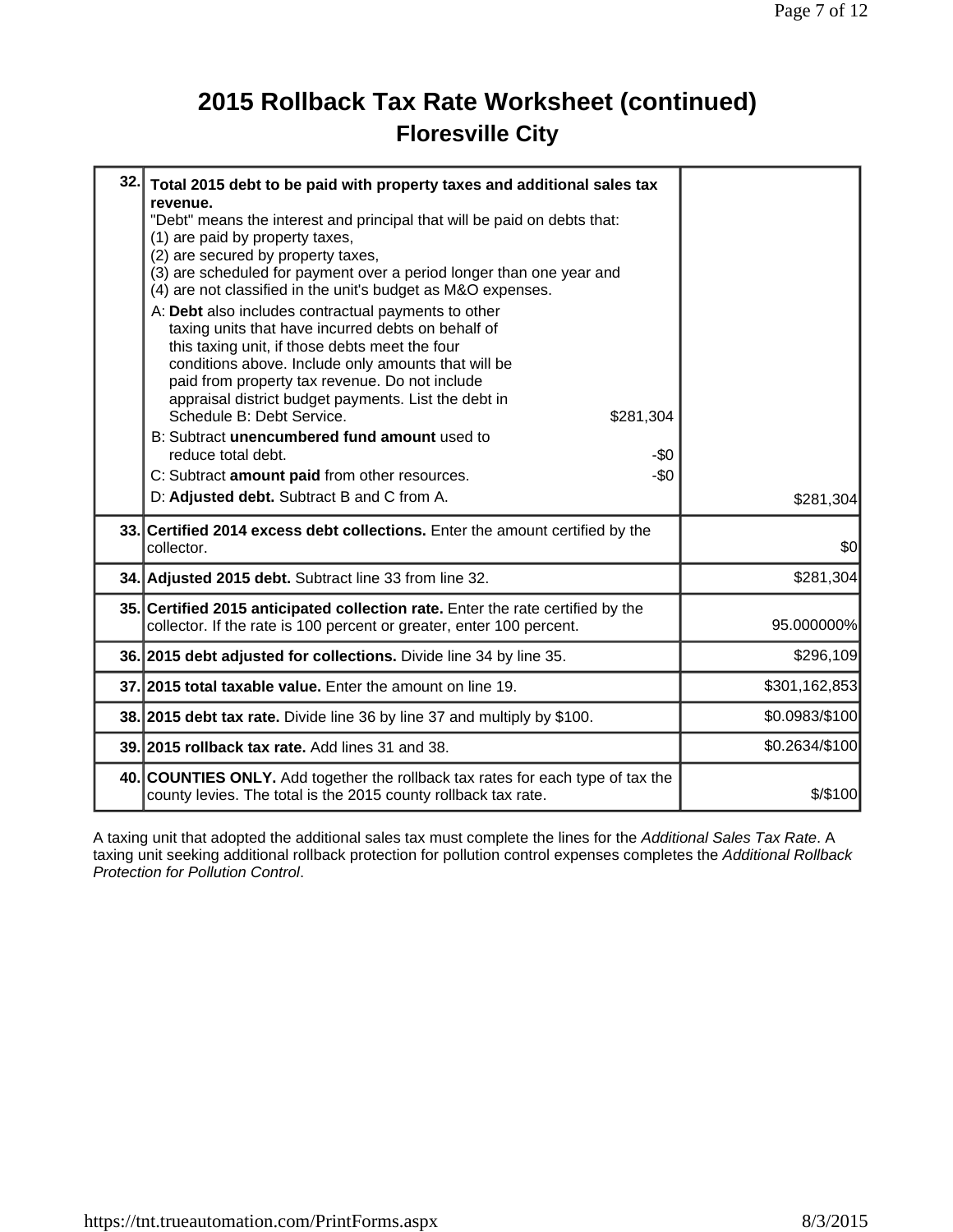#### **2015 Notice of Effective Tax Rate Worksheet for Calculation of Tax Increase/Decrease**

| <b>Entity Name: Floresville City</b>                                           | <b>Date:</b> 08/03/2015 |  |
|--------------------------------------------------------------------------------|-------------------------|--|
| <b>1.2014</b> taxable value, adjusted for court-ordered reductions.            |                         |  |
| Enter line 6 of the Effective Tax Rate Worksheet.                              | \$298,183,130           |  |
| 2.2014 total tax rate.                                                         |                         |  |
| Enter line 4 of the Effective Tax Rate Worksheet.                              | 0.325200                |  |
| 3. Taxes refunded for years preceding tax year 2014.                           |                         |  |
| Enter line 13 of the Effective Tax Rate Worksheet.                             | \$1,066                 |  |
| 4. Last year's levy.                                                           |                         |  |
| Multiply Line 1 times Line 2 and divide by 100.                                |                         |  |
| To the result, add Line 3.                                                     | \$970,758               |  |
| 5.2015 total taxable value. Enter Line 19 of                                   |                         |  |
| the Effective Tax Rate Worksheet.                                              | \$301,162,853           |  |
| 6.2015 effective tax rate.                                                     |                         |  |
| Enter line 24 of the Effective Tax Rate Worksheet or Line 47                   |                         |  |
| of the Additional Sales Tax Rate Worksheet.                                    | 0.316100                |  |
| <b>7.</b> 2015 taxes if a tax rate equal to the effective tax rate is adopted. |                         |  |
| Multiply Line 5 times Line 6 and divide by 100.                                | \$951,976               |  |
| <b>8.</b> Last year's total levy.                                              |                         |  |
| Sum of line 4 for all funds.                                                   | \$970,758               |  |
| 9.2015 total taxes if a tax rate equal to the effective tax rate is adopted.   |                         |  |
| Sum of line 7 for all funds.                                                   | \$951,976               |  |
| 10. Tax Increase (Decrease).                                                   |                         |  |
| Subtract Line 8 from Line 9.                                                   | \$(18,782)              |  |
|                                                                                |                         |  |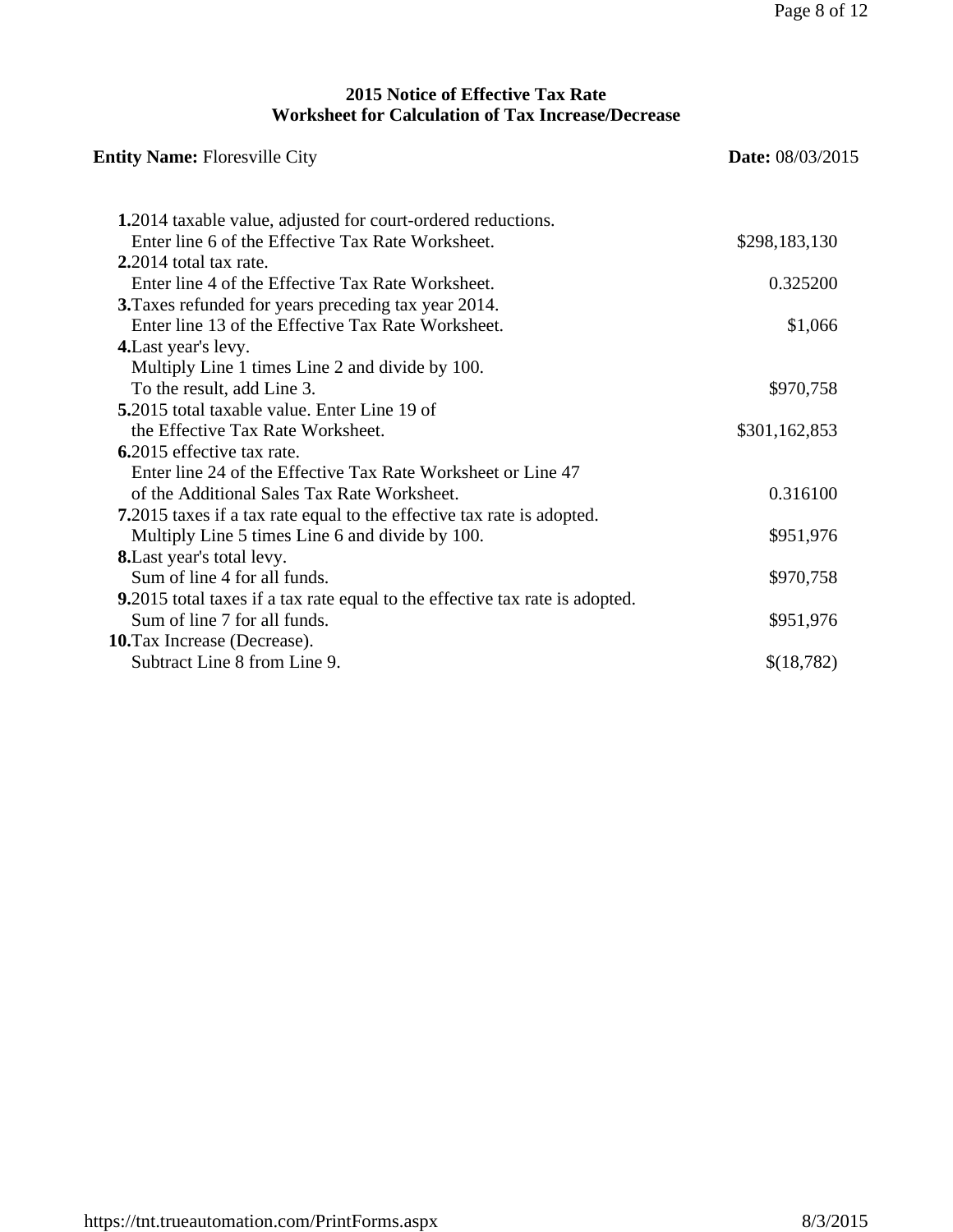#### **Floresville City Tax Rate Recap for 2015 Tax Rates**

| <b>Description of Rate</b> | <b>Tax Rate</b><br><b>Per \$100</b> | <b>Tax Levy</b><br>This is calculated using<br>the Total Adjusted<br>Taxable Value (line 19)<br>of the Effective Tax<br><b>Rate Worksheet</b> | <b>Additional Tax Levy</b><br>Compared to last year's | <b>Additional Tax Levy</b><br>Compared to effective<br>tax rate levy of 951,976 |
|----------------------------|-------------------------------------|-----------------------------------------------------------------------------------------------------------------------------------------------|-------------------------------------------------------|---------------------------------------------------------------------------------|
| Last Year's Tax Rate       | 0.325200                            | \$979,382                                                                                                                                     | \$9,690                                               | \$27,406                                                                        |
| <b>Effective Tax Rate</b>  | 0.316100                            | \$951,976                                                                                                                                     | $$-17,716$                                            | \$0                                                                             |
| Notice & Hearing Limit*    | 0.263400                            | \$793,263                                                                                                                                     | $$-176,429$                                           | $$-158,713$                                                                     |
| Rollback Tax Rate          | 0.263400                            | \$793,263                                                                                                                                     | $$-176,429$                                           | $$-158,713$                                                                     |
| <b>Proposed Tax Rate</b>   | 0.000000                            | \$0                                                                                                                                           | $$-969,692]$                                          | \$-951,976                                                                      |

#### **Effective Tax Rate Increase in Cents per \$100**

| 0.00              | -<br>0.316100 | 951,976   | $-17,716$ | $\mathbf{0}$ |
|-------------------|---------------|-----------|-----------|--------------|
| 0.50              | 0.321100      | 967,034   | $-2,658$  | 15,058       |
| 1.00              | 0.326100      | 982,092   | 12,401    | 30,116       |
| 1.50              | 0.331100      | 997,150   | 27,459    | 45,174       |
| 2.00              | 0.336100      | 1,012,208 | 42,517    | 60,233       |
| $\overline{2.50}$ | 0.341100      | 1,027,266 | 57,575    | 75,291       |
| 3.00              | 0.346100      | 1,042,325 | 72,633    | 90,349       |
| 3.50              | 0.351100      | 1,057,383 | 87,691    | 105,407      |
| 4.00              | 0.356100      | 1,072,441 | 102,749   | 120,465      |
| 4.50              | 0.361100      | 1,087,499 | 117,808   | 135,523      |
| 5.00              | 0.366100      | 1,102,557 | 132,866   | 150,581      |
| 5.50              | 0.371100      | 1,117,615 | 147,924   | 165,640      |
| 6.00              | 0.376100      | 1,132,673 | 162,982   | 180,698      |
| 6.50              | 0.381100      | 1,147,732 | 178,040   | 195,756      |
| 7.00              | 0.386100      | 1,162,790 | 193,098   | 210,814      |
| 7.50              | 0.391100      | 1,177,848 | 208,156   | 225,872      |
| 8.00              | 0.396100      | 1,192,906 | 223,215   | 240,930      |
| 8.50              | 0.401100      | 1,207,964 | 238,273   | 255,988      |
| 9.00              | 0.406100      | 1,223,022 | 253,331   | 271,047      |
| 9.50              | 0.411100      | 1,238,080 | 268,389   | 286,105      |
| 10.00             | 0.416100      | 1,253,139 | 283,447   | 301,163      |
| 10.50             | 0.421100      | 1,268,197 | 298,505   | 316,221      |
| 11.00             | 0.426100      | 1,283,255 | 313,563   | 331,279      |
| 11.50             | 0.431100      | 1,298,313 | 328,622   | 346,337      |
| 12.00             | 0.436100      | 1,313,371 | 343,680   | 361,395      |
| 12.50             | 0.441100      | 1,328,429 | 358,738   | 376,454      |
| 13.00             | 0.446100      | 1,343,487 | 373,796   | 391,512      |
| 13.50             | 0.451100      | 1,358,546 | 388,854   | 406,570      |
| 14.00             | 0.456100      | 1,373,604 | 403,912   | 421,628      |
| 14.50             | 0.461100      | 1,388,662 | 418,970   | 436,686      |

• \*Notice & Hearing Limit Rate: This is the highest tax rate that may be adopted without notices and a public hearing. It is the lower of the rollback tax rate or the effective tax rate.

• School Districts: The school tax rate limit is \$1.50 for M&O, plus \$0.50 for 'New' debt plus a rate for 'Old' debt. 'Old' debt is debt authorized to be issued at an election held on or before April 1, 1991, and issued before September 1, 1992. All other debt is 'New' debt.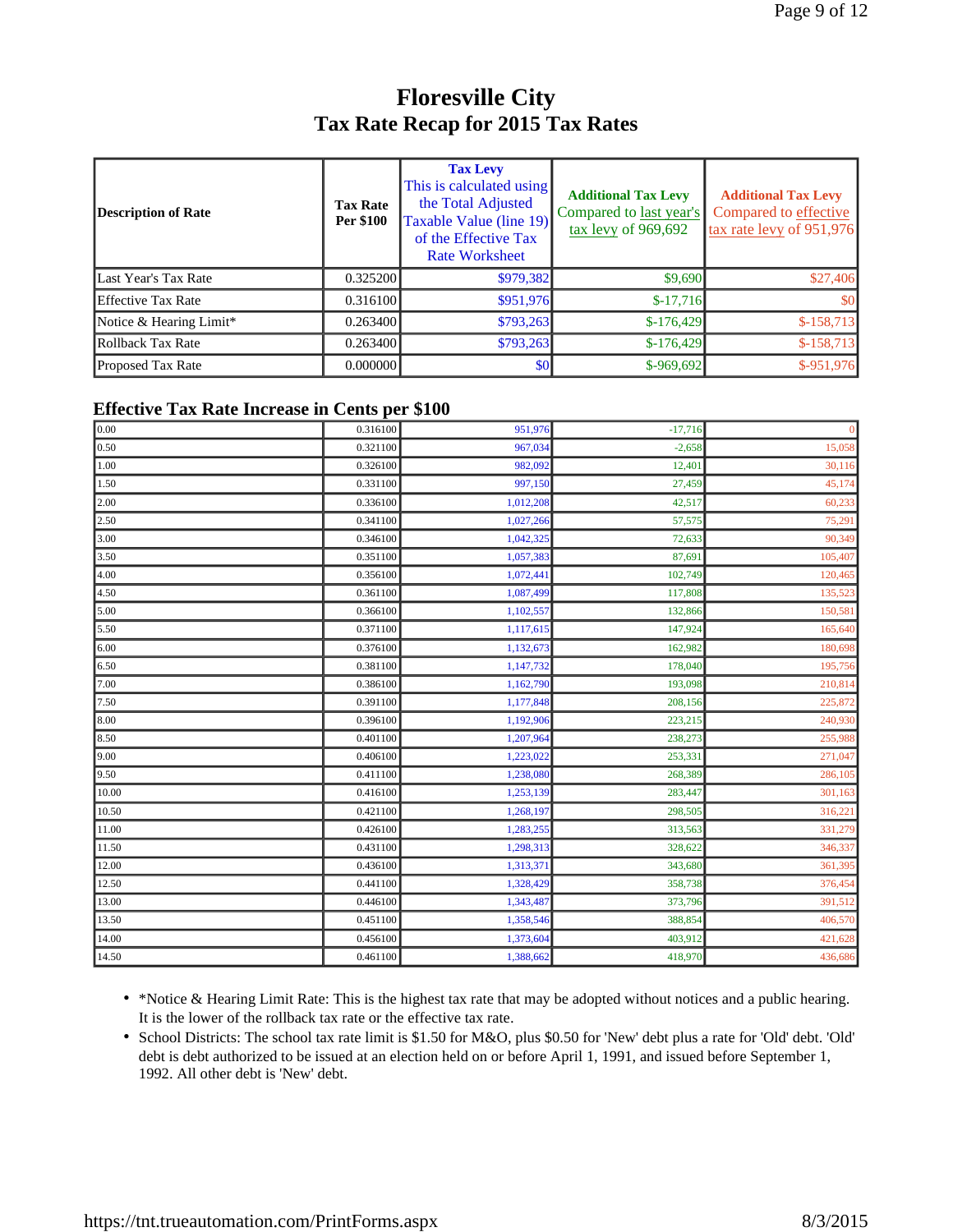| <b>Tax Levy:</b>                            | This is calculated by taking the adjusted taxable value (line 19 of Effective Tax Rate<br>Worksheet), multiplying by the appropriate rate, such as the Effective Tax Rate and<br>dividing by 100.                                                                   |  |  |
|---------------------------------------------|---------------------------------------------------------------------------------------------------------------------------------------------------------------------------------------------------------------------------------------------------------------------|--|--|
|                                             | For School Districts: This is calculated by taking the adjusted taxable value (line<br>34 of the Rollback Tax Rate Worksheet), multiplying by the appropriate rate,<br>dividing by 100 and then adding this year's frozen tax levy on homesteads of the<br>elderly. |  |  |
| <b>Additional Levy</b><br><b>Last Year:</b> | This is calculated by taking Last Year's taxable value (line 3 of Effective Tax Rate<br>Worksheet), multiplying by Last Year's tax rate (line 4 of Effective Tax Rate<br>Worksheet) and dividing by 100.                                                            |  |  |
|                                             | For School Districts: This is calculated by taking Last Year's taxable value,<br>subtracting Last Year's taxable value for the elderly, multiplying by Last Year's tax<br>rate, dividing by 100 and adding Last Year's tax ceiling.                                 |  |  |
| <b>Additional Levy</b><br><b>This Year:</b> | This is calculated by taking the current adjusted taxable value, multiplying by the<br>Effective Tax Rate and dividing by 100.                                                                                                                                      |  |  |
|                                             | <b>For School Districts:</b> This is calculated by taking the adjusted taxable value (line<br>34 of the Rollback Tax Rate Worksheet), multiplying by the Effective Tax Rate,<br>dividing by 100 and adding This Year's tax ceiling.                                 |  |  |
| <b>COUNTIES</b><br><b>ONLY:</b>             | All figures in this worksheet include ALL County Funds. Tax Levy amounts are the<br>sum of each Fund's Taxable Value X each Fund's Tax Rate.                                                                                                                        |  |  |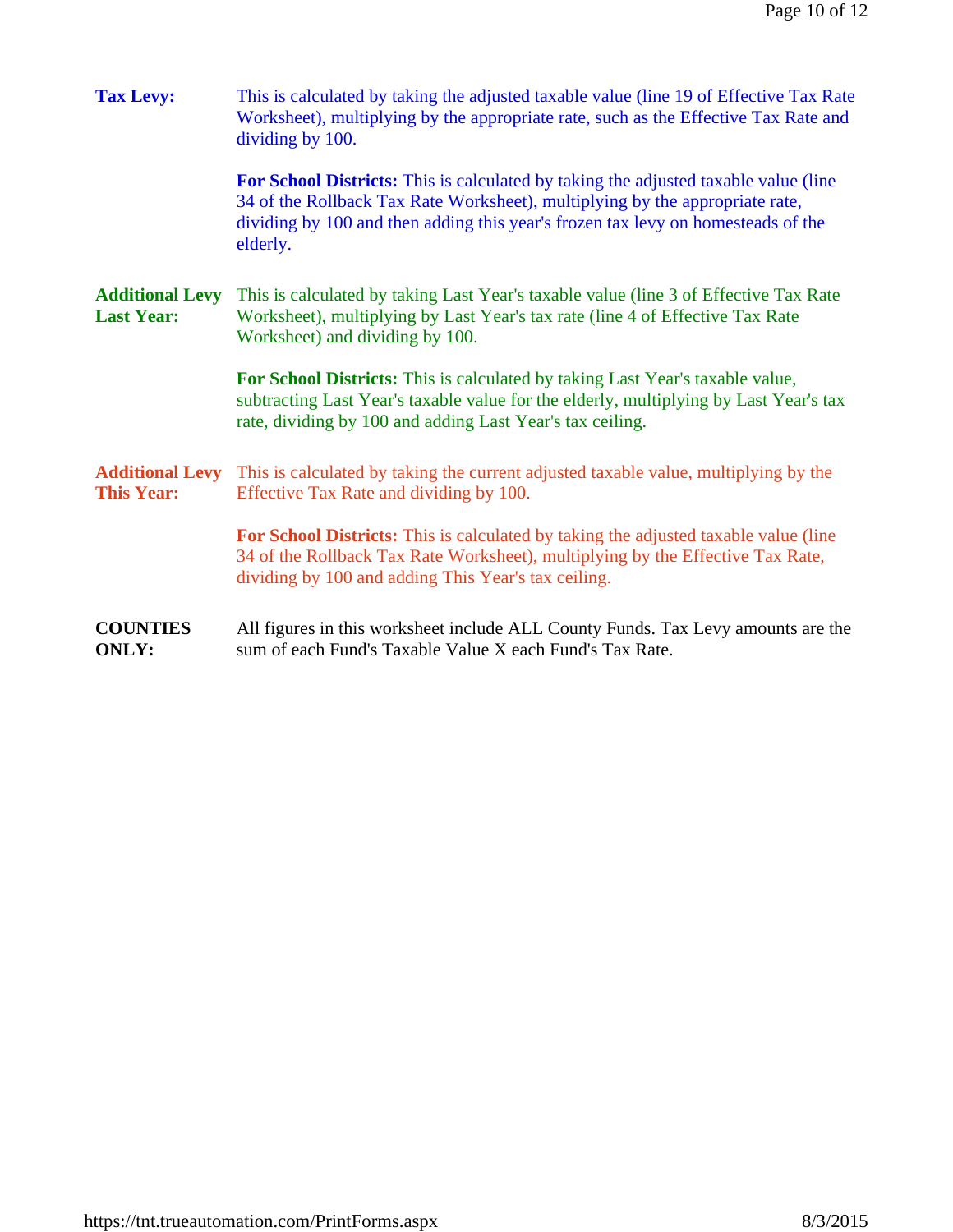### **2015 Property Tax Rates in Floresville City**

This notice concerns 2015 property tax rates for Floresville City. It presents information about three tax rates. Last year's tax rate is the actual rate the taxing unit used to determine property taxes last year. This year's *effective* tax rate would impose the same total taxes as last year if you compare properties taxed in both years. This year's *rollback* tax rate is the highest tax rate the taxing unit can set before taxpayers can start tax rollback procedures. In each case these rates are found by dividing the total amount of taxes by the tax base (the total value of taxable property) with adjustments as required by state law. The rates are given per \$100 of property value.

| Last year's tax rate:                                 |                |
|-------------------------------------------------------|----------------|
| Last year's operating taxes                           | \$485,040      |
| Last year's debt taxes                                | \$482,066      |
| Last year's total taxes                               | \$967,106      |
| Last year's tax base                                  | \$297,388,100  |
| Last year's total tax rate                            | 0.325200/\$100 |
| This year's effective tax rate:                       |                |
| Last year's adjusted taxes                            |                |
| (after subtracting taxes on lost property)            | \$933,930      |
| $\div$ This year's adjusted tax base                  |                |
| (after subtracting value of new property)             | \$295,385,542  |
| $=$ This year's effective tax rate                    | 0.316100/\$100 |
| This year's rollback tax rate:                        |                |
| Last year's adjusted operating taxes                  |                |
| (after subtracting taxes on lost property and         |                |
| adjusting for any transferred function, tax increment |                |
| financing, state criminal justice mandate and/or      |                |
| enhanced indigent health care expenditures)           | \$451,649      |
| $\div$ This year's adjusted tax base                  | \$295,385,542  |
| $=$ This year's effective operating rate              | 0.152900/\$100 |
| $\times 1.08$ = this year's maximum operating rate    | 0.165100/\$100 |
| +This year's debt rate                                | 0.098300/\$100 |
| $=$ This year's rollback rate                         | 0.263400/\$100 |